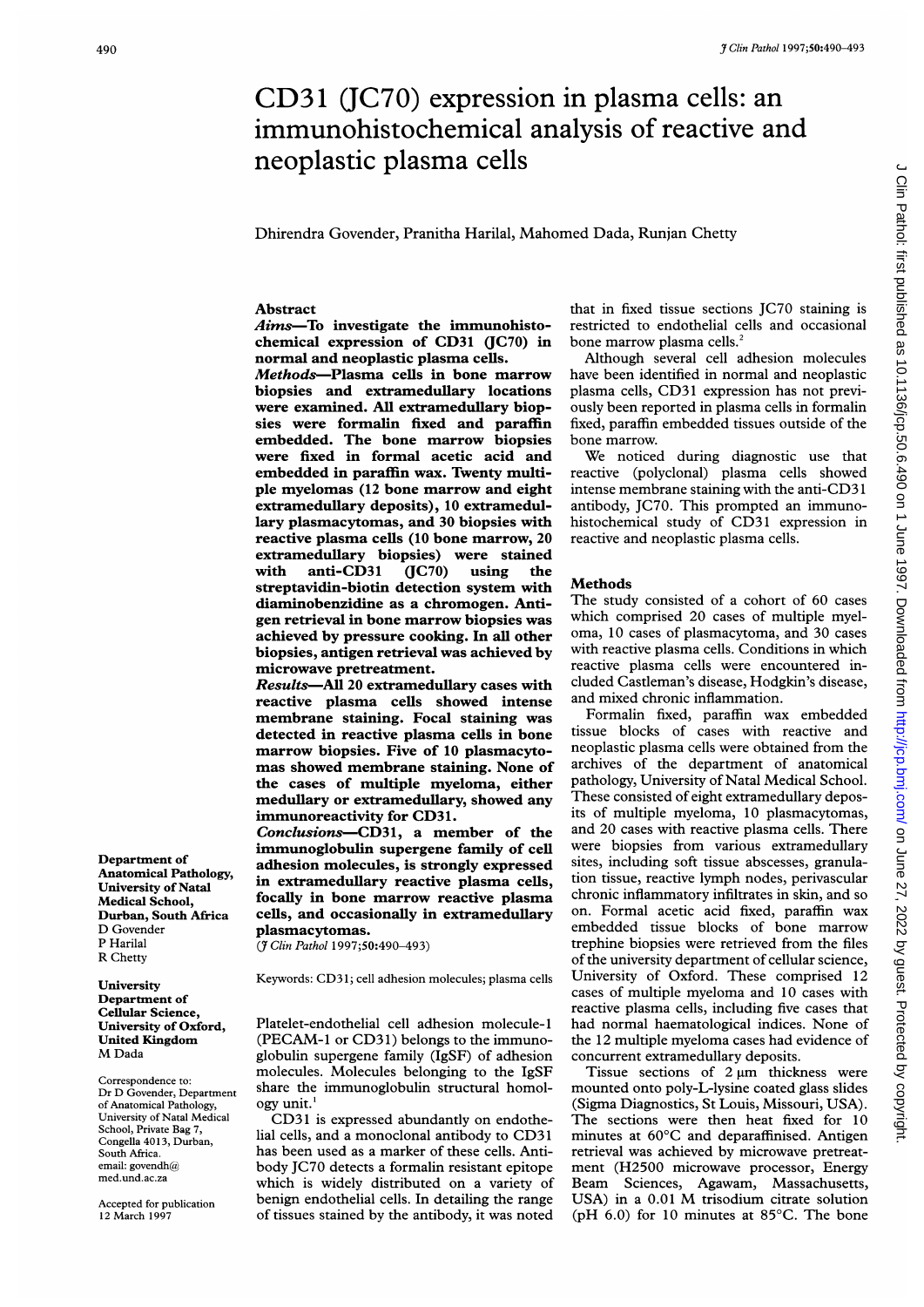Table <sup>1</sup> Plasma cell immunoreactivity with CD31

|                  | Extramedullary | Medullary | Total |
|------------------|----------------|-----------|-------|
| Reactive         | 20/20          | 10/10     | 30    |
| Plasmacytoma     | 5/10           |           | 10    |
| Multiple myeloma | 0/8            | 0/12      | 20    |

marrow sections were mounted on silane coated glass slides. They were processed in a similar way to that described above, but antigen retrieval in these cases was facilitated by pressure cooking.

Endogenous peroxidase activity was blocked using an aqueous solution of 3% hydrogen peroxide. Sections were stained with monoclonal anti-CD31 antibody (JC70: Dako A/S, Copenhagen, Denmark; dilution 1/30) using the peroxidase labelled streptavidin-biotin kit (Dako). The reaction was visualised using diaminobenzidine (Liquid DAB, Dako) as <sup>a</sup> chromogen. Endothelial cells and megakaryocytes in the tissue sections were used as positive controls. Negative controls, in which the primary antibody was withheld, were also run simultaneously. In addition, all bone marrow sections were stained with monoclonal antibody VS38c (Dako, High Wycombe, UK; prediluted) to assess the number of plasma cells present. In all cases, light chain immunostaining was reassessed using kappa and lambda light chains (Signet Laboratories, Dedham, Massachusetts, USA; prediluted, polyconal).

# Results

The main results are shown in table 1.

All 20 extramedullary biopsies with reactive plasma cells showed intense cytoplasmic membrane staining with CD31 (fig 1). The number of reactive plasma cells that stained varied from 75% to 100% of at least 100 cells counted per slide. In contrast, reactive plasma cells in the 10 bone marrow sections showed focal membrane staining only.

Five of the 10 plasmacytomas also showed membrane immunoreactivity for CD31. The remainder were negative. None of the cases of multiple myeloma, including both bone mar-



Figure <sup>1</sup> Chronic inflammatory infiltrate with reactive plasma cells showing intense membrane labelling with anti-CD31 (JC70) using the streptavidin-biotin technique. Endothelial cells of resident vessels are also positive.

row sections and extramedullary deposits, showed any reactivity (fig 2). Internal controls in these cases were positive.

When applying  $\chi^2$  and Fisher's exact test to compare CD31 expression in reactive (polyclonal) and neoplastic (monoclonal) plasma cells, statistically significant p values of < 0.01 and < 0.05 respectively, were obtained.

Monoclonality was confirmed in all plasmacytomas and multiple myelomas. In reactive plasma cells, polytypic light chain expression was noted. All reactive plasma cells and myeloma cells in the bone marrow stained with VS38c.

### **Discussion**

The molecules belonging to the immunoglobulin supergene family show diversity in cellular distribution and function. All members of the IgSF share <sup>a</sup> common structure, the immunoglobulin homology unit.' Molecules belonging to this family include the major histocompatibility molecules, the T cell receptor, the platelet derived growth factor receptor, colony<br>stimulating factor-1 receptor, VCAM, stimulating factor-1 receptor, ICAM-1 (CD54), NCAM (CD56), carcinoembryonic antigen (CEA), and PECAM-1  $(CD31)$ .<sup>3</sup> Their diverse functions consisting of a number of homophilic and heterophilic cell interactions<sup>3</sup> include those occurring during development  $(NCAM)$ ,<sup>45</sup> inflammation and wound healing  $(ICAM-1, VCAM-1)$ ,  $67$  and possibly in neoplasia (CEA).8

CD31 is a transmembrane glycoprotein found on the surface of platelets and its precursors, monocytes, granulocytes (neutrophils, basophils, and eosinophils), some T cells and B cells, mantle zone lymphocytes, synovial lining cells, and at endothelial intercellular junctions.<sup>9-13</sup> Although the precise functions of CD31 are not clear, evidence suggests that it is an important vascular cell adhesion molecule involved in endothelial cell-cell adhesion. CD31 mediates cell adhesion by participating in a number of complex ligand interactions. It can interact both with itself (homophilic interaction) and with other non-CD31 molecules (heterophilic interactions).<sup>14</sup><sup>15</sup>

The IC70 antibody detects an antigen identical to that detected by CD31 antibodies. JC70 was found to be a more reliable marker of<br>malignant endothelial cells than the malignant endothelial cells than the traditionally used endothelial markers, factor VIII related antigen and Ulex europaeus. Furthermore, JC70 showed more intense staining in malignant endothelial cells compared with normal endothelial cells.<sup>2</sup>

Several cell surface molecules, including adhesion molecules, have been demonstrated on normal and neoplastic plasma cells.<sup>16-19</sup> Hamilton et  $al<sup>16</sup>$  found that myeloma cells expressed ICAM-1 (CD54). Later, Barker et  $al^{20}$  found that CD54 was expressed by both normal and neoplastic plasma cells. Van Camp et  $al<sup>17</sup>$  showed that CD56 (NCAM)-an antigen associated with natural killer cells-was present on multiple myeloma cells. Other studies<sup>17</sup> <sup>19</sup> <sup>21</sup> have shown that CD56 was expressed on normal plasma cells, overexpressed on multiple myeloma cells,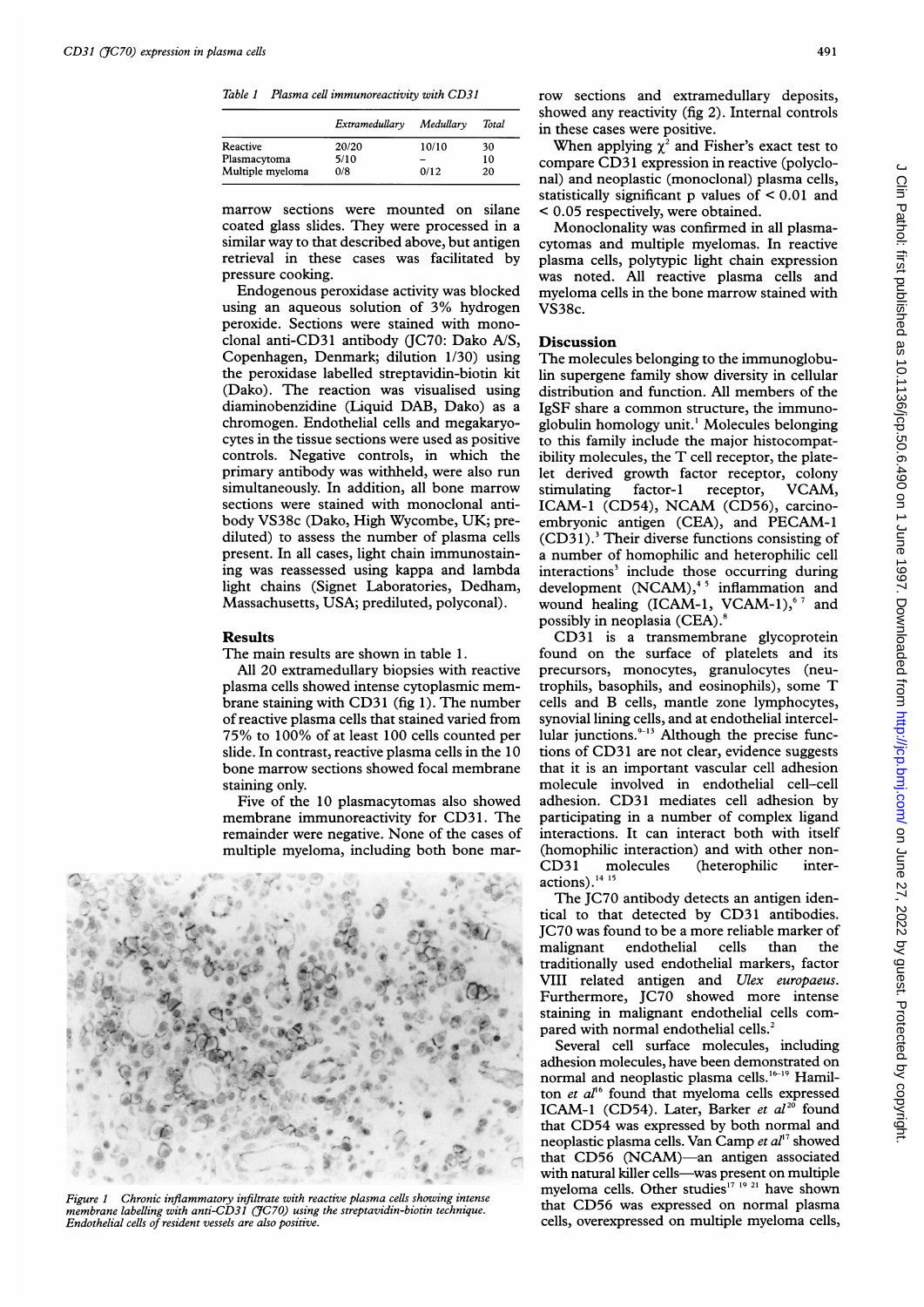

Figure 2 An extramedullary deposit of multiple myeloma showing no reactivity of the plasma cells with anti-CD31 (JC70). Once again, the inbuilt positive control of immunopositive endothelial cells is apparent.

and downregulated on bone marrow plasma cells in cases of multiple myeloma with extramedullary spread. In contrast to these findings, Barker *et al*<sup>20</sup> found that CD56 expression was uncommon in normal plasma cells: staining was observed in only one of 10 cases.

It has been suggested that adhesion molecules have a functional role in the interactions of myeloma cells with the bone marrow environment. For example, CD56 has been implicated in cellular contact between osteoblasts and myeloma cells. Loss of CD56 expression has often been postulated to play a role in the dissemination of myeloma cells out of the bone marrow.<sup>17</sup><sup>21</sup>

CD31 expression on plasma cells in surgical biopsy material has not been reported previously. We have shown that CD31 is expressed strongly in all extramedullary reactive plasma cells, focally in bone marrow reactive plasma cells and in some extramedullary plasmacytomas, but not at all in multiple myeloma cells in either medullary or extramedullary locations. The loss of this molecule most probably occurs during the process of neoplastic transformation. In the inflammatory process, CD31 may participate in heterotypic interactions with other adhesion molecules and this may be a reason for the high CD31 expression in reactive plasma cells. It is uncertain whether other mechanisms—including chemical mediators of inflammation-influence CD31 expression. The precise role of CD31 in plasma cells is presently unclear but further investigation may reveal its function in these settings.

The reason for the decreased CD31 immunostaining in reactive plasma cells in bone marrow is unknown, but we speculate that it may be due to the local environmental milieu of the bone marrow, which is different from that of extramedullary sites. However, this postulate does not hold true for the extramedullary plasmacytomas, where five CD31 positive cases were encountered. The decreased staining of reactive plasma cells in the bone marrow cannot be ascribed to the acid fixation of bone marrow specimens because the internal controls were positive for CD3 1.

This is the first study to look at JC70 staining in plasma cells. We have added to the list of cells known to be immunoreactive for the JC70 antibody and shown that reactive extramedullary plasma cells in routinely fixed tissues antibody and shown that reactive extramedu-<br>lary plasma cells in routinely fixed tissues<br>strongly express CD31. Finally, we are not<br>advocating the use of anti-CD31 to differentiadvocating the use of anti-CD31 to differentiate between reactive and neoplastic plasma cells but emphasise the intense immunopositivity shown by extramedullary reactive plasma cells, and the immunohistochemical presence<br>
of another cell adhesion molecule in plasma<br>
cells. Further investigation is necessary to<br>
determine the reasons for the staining differof another cell adhesion molecule in plasma determine the reasons for the staining differences of plasma cells for CD31 in reactive preneoplastic conditions, such as monoclonal gammopathy of uncertain significance and neoplastic states.

> We thank Gill Flack from the Cellular Pathology Department, John Radcliffe Hospital, Oxford, for assisting with the immunohistochemical staining of bone marrow sections.

- <sup>1</sup> Pignatelli M, Vessey CJ. Adhesion molecules: novel molecu-
- lar tools in tumor pathology. Hum Pathol 1994;25:849-56. 2 Parums DV, Cordell JL, Micklem K, Heryet AR, Gatter KC, Mason MY. JC70: a new monoclonal antibody that detects vascular endothelium associated antigen on routinely proc-
- essed tissue sections. *J Clin Pathol* 1990;43:752-7<br>Williams AF, Barclay AN. The immun 3 Williams AF, Barclay AN. The immunoglobulin superfamily: domains for cell surface recognition. Annu Rev Immunol 1988;6:381-405.
- 4 Cunningham BA, Hemperley JJ, Murray BA, Prediger EA, Brackenbury R, Edelman GM. Neural cell adhesion molecule: structure, immunoglobulin-like domains, cell<br>surface modulation, and alternative RNA splicing. Science 1987;236:799-806.
- <sup>5</sup> Edelman GM. Morphoregulatory molecules. Biochemistry 1988;27:3533-43.
- 6 Wawryk SO, Novotny JR, Wicks IP, Wilkinson D, Maher D, Salvaris E, et al. The role of the LFA-1/ICAM-1 interaction in human leukocyte homing and adhesion. Immunol Rev 1989;108:135-61.
- 7 Elices MJ, Osborn L, Takada Y, Crouse C, Luhowskyl S, Hemler M, et al. VCAM-1 on activated endothelium interacts with the leukocyte integrin VLA-4 at a site distinct from the VLA/4/fibronectin binding site. *Cell* 1990; 84.
- 8 Benchimol S, Fuks A, Jothy S, Beauchemin N, Shirota K, Stanners CP. Carcinoembryonic antigen, a human tumor marker, functions as an intercellular adhesion molecule. Cell 1989;57:327-34.
- 9 Von dem Borne AEG, Modderman PW, Admiraal LG, Nieuwenhuis HK. Joint report of the platelet section. In:<br>Knapp W, Dörken B, Gilks WR, et al, eds. Leucocyte typing IV: white cell differentiation antigens. Oxford: Oxford Univer-sity Press, 1989:965.
- <sup>10</sup> Muller WA, Ratti CM, McDonnell SL, Cohn ZA. A human endothelial cell-restricted externally disposed plasmalem-<br>mal protein enriched in intercellular junctions. J Exp Med<br>1989;170:399–414.
- 11 Newman PJ, Berndt MC, Gorski J, White GC, Lyman S, Paddock C, et al. PECAM-1 (CD31) Cloning and relation to adhesion molecules of the immunoglobulin gene super-
- family. Science 1990;247:1219-22.<br>
12 Skubitz KM, Goueli SA. CD31 (PECAM-1), Cdw32<br>
(FcyRII), and anti-HLA class I monoclonal antibodies recognize phosphotyrosine-containing proteins on the surface<br>
of human neutrophils.
- 13 Stockinger H, Gadd SJ, Eher R, Majdic O, Schreiber W, Kasinrerk W, et al. Molecular characterization and functional analysis of the leukocyte surface protein CD31.<br>*J Immunol* 1990;145:3889-97.
- 14 DeLisser HM, Newman PJ, Albelda SM. Molecular and functional aspects of PECAM-1/CD31. Immunol Today 1994;15:490-5.
- 15 Albelda SM, Muller WA, Buck CA, Newman PJ. Molecular<br>and cellular properties of PECAM-1 (endoCAM/CD31): a<br>novel vascular cell-cell adhesion molecule. *J Cell Biol* 1991; 114:1059-68.
- 16 Hamilton MS, Ball J, Bromidge E, Franklin IM. Surfac antigen expression of human neoplastic plasma cells<br>includes molecules associated with lymphocyte recircula-<br>tion and adhesion. Br  $\tilde{y}$  Haematol 1991;78:60-5.<br>17 Van Camp B, Durie BGM, Spier C, De Waele M, Van Riet<br>I,
- natural killer cell-associated antigen: CD56 (NKH-1:Leu-19). Blood 1990;76:377-86.